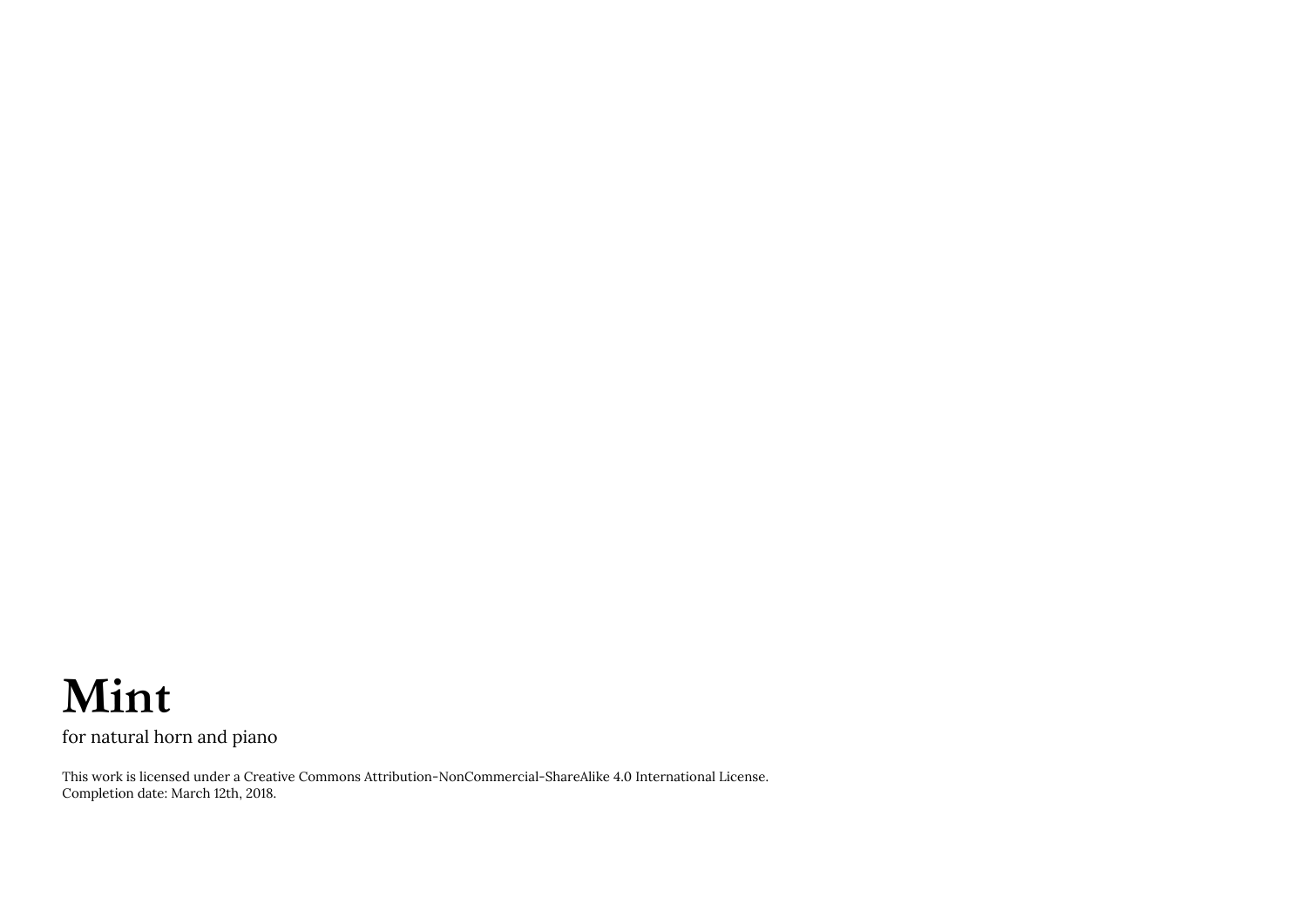## A.

Natural horn: vibrato and wide vibrato marks refer specifically to *ad lib* timbre and pitch changes obtained by hand-stopping. They're always rhythmically irregular, and preferably fast. One possible interpretation of phrasing is given in the score, but feel free to try a different approach, perhaps interpreting the time signature in a more straightforward manner.

Piano: you can either strive to provide a balanced accompaniment to the natural horn, or play as written and eventually overpower the horn player's part in some passages. Both approaches are fine. Any fermata may be quite long.

B.

This piece is an version of a solo natural horn piece, also called *Mint*. The original piece involves more intricate timbre control for the natural horn part, whereas in this version the emphasis is on the landscape the two instruments create together. If included in the same program, the pieces should either be distanced from each other, or played using two different natural horns.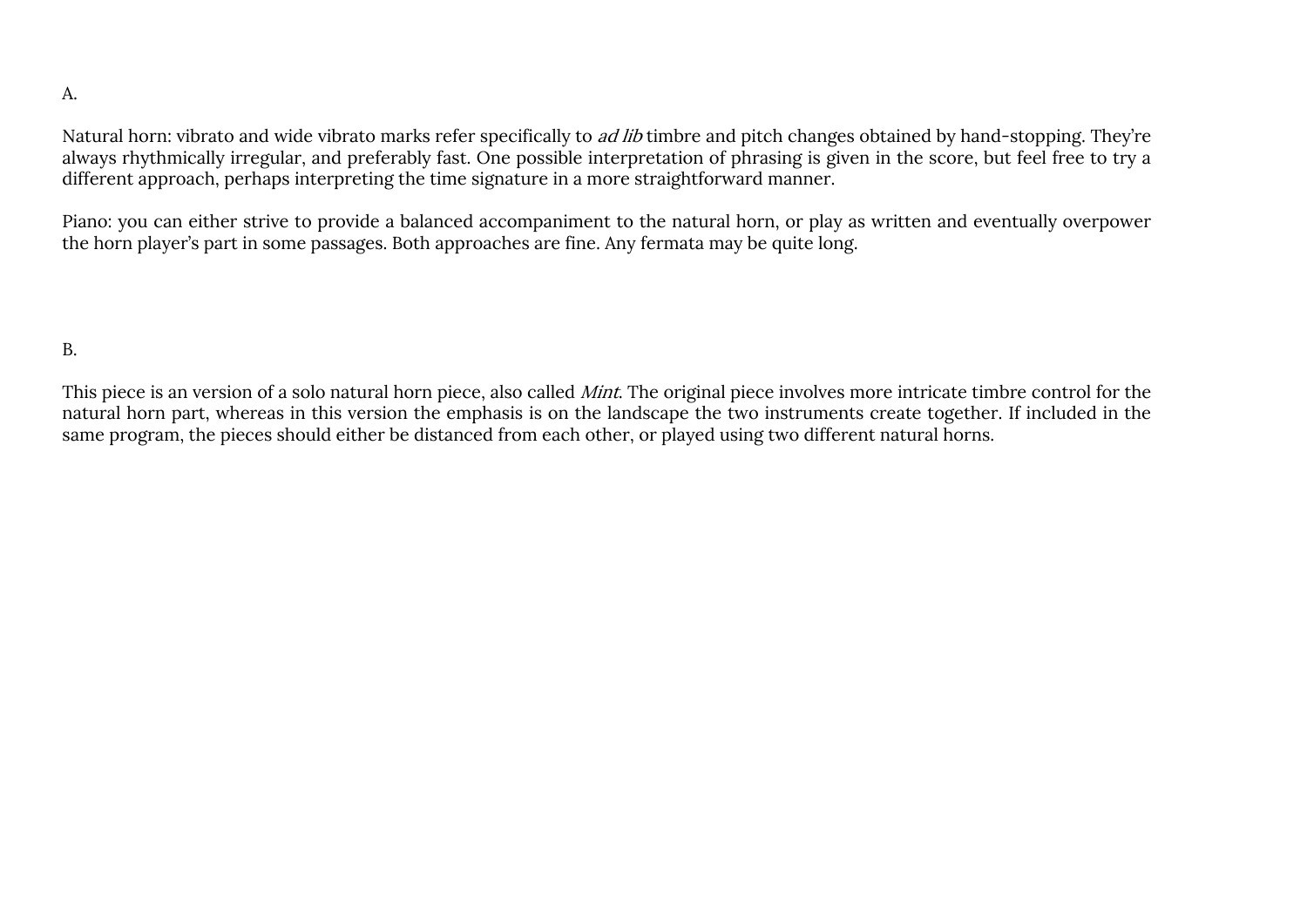(version for natural horn and piano) Mint



Jashiin 2018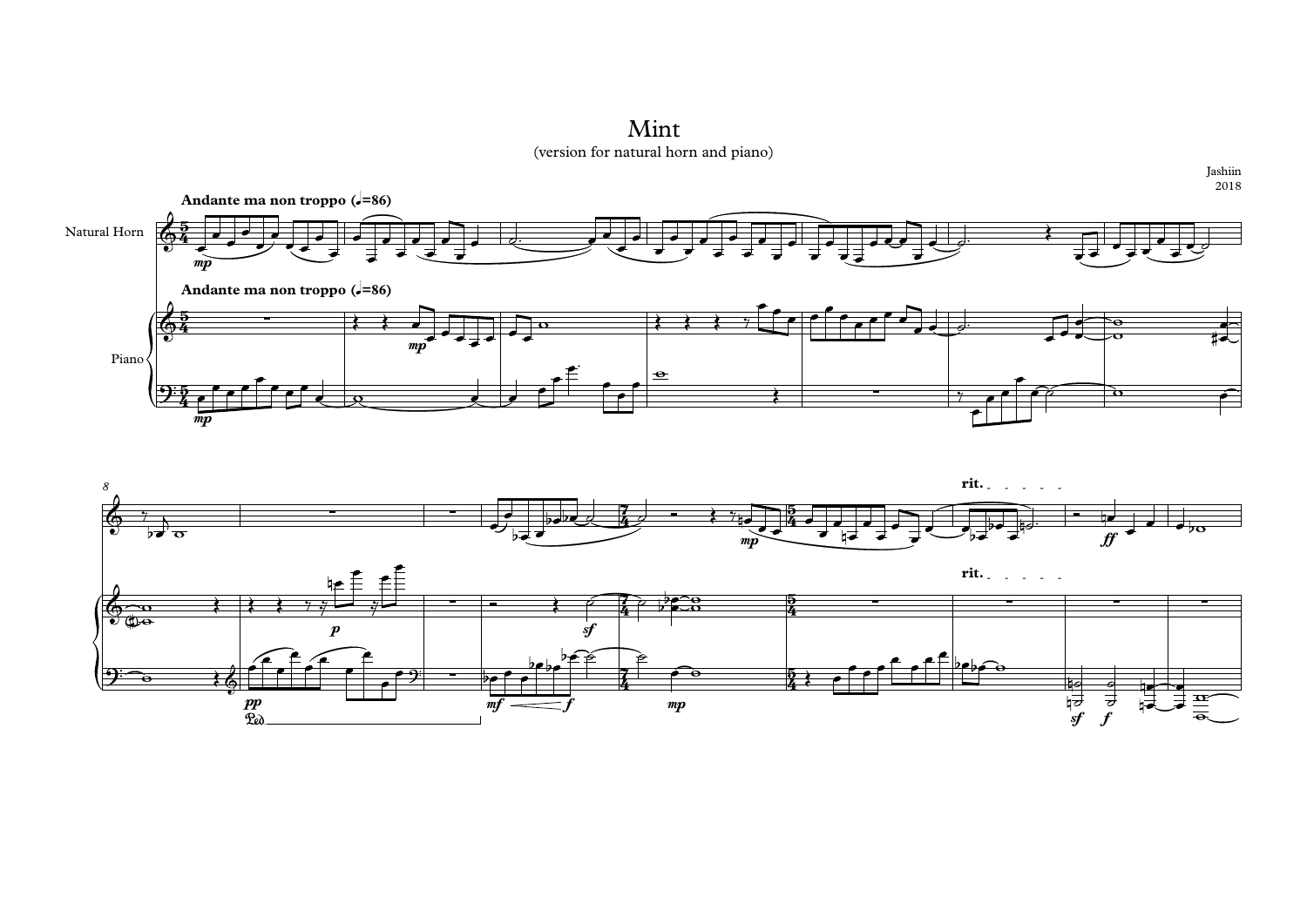









2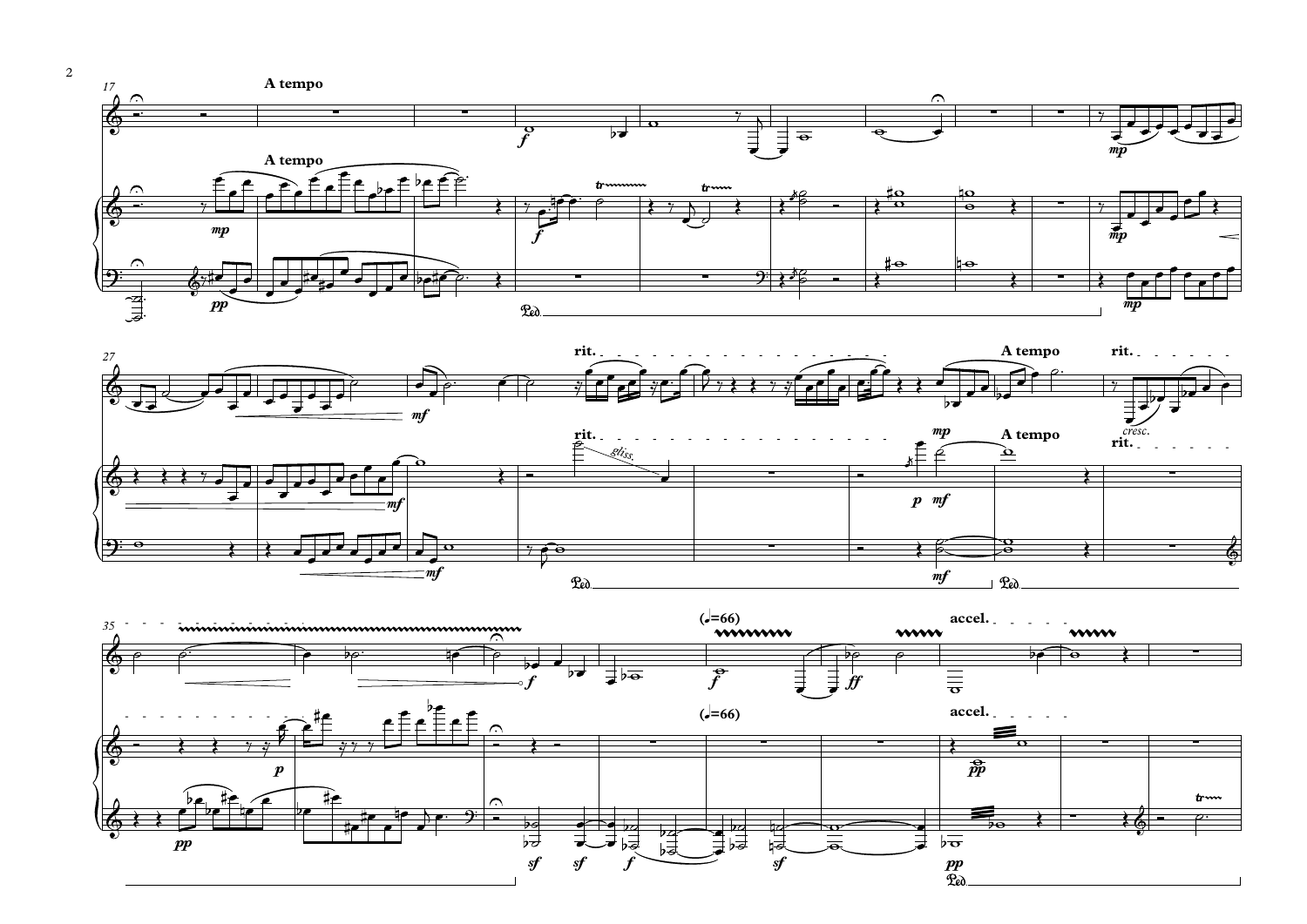